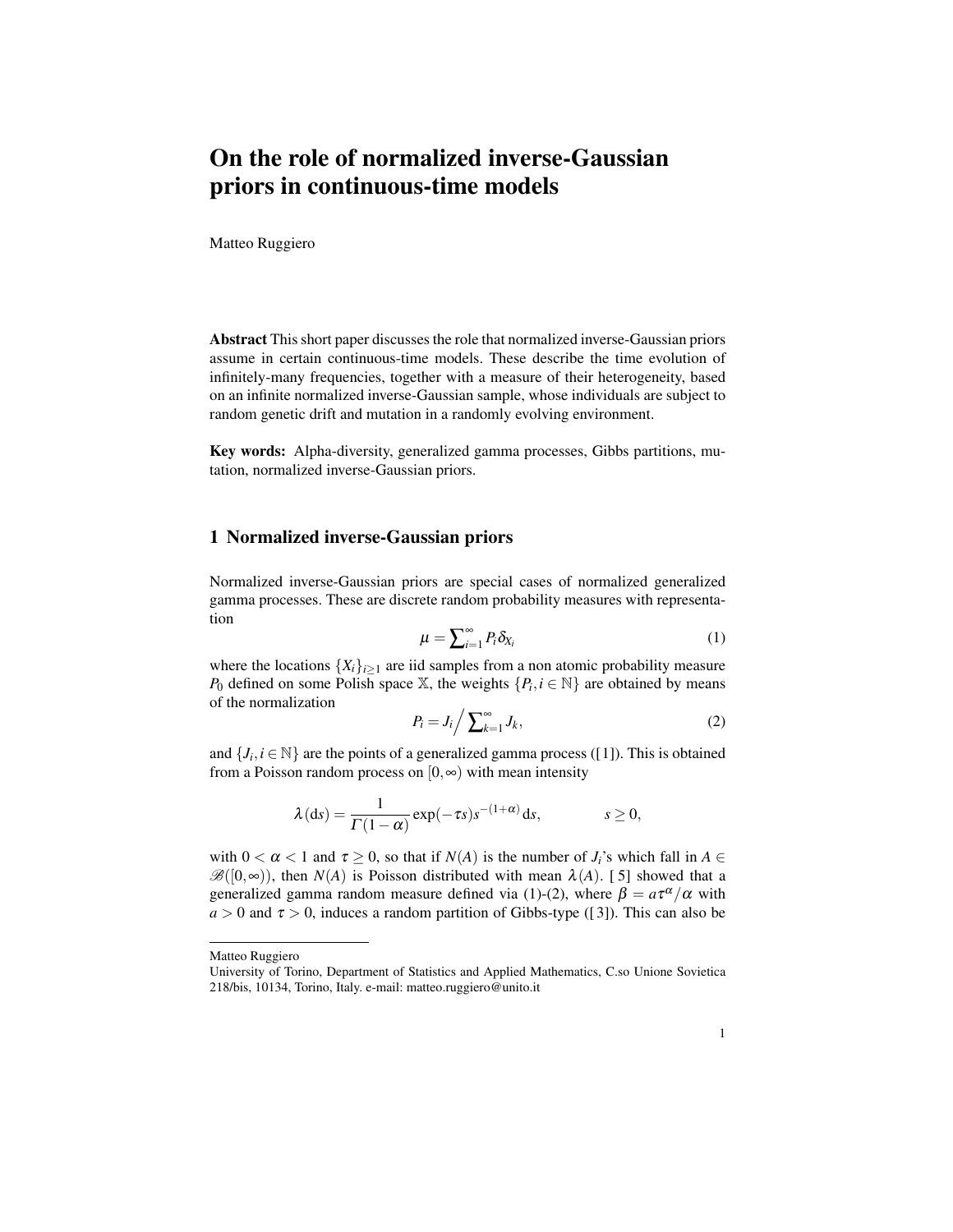2 Matteo Ruggiero

generated by means of the urn scheme

$$
\mathbb{P}\{X_{n+1}\in\cdot|X_1,\ldots,X_n\}=g_0(n,K_n)P_0(\cdot)+g_1(n,K_n)\sum_{j=1}^{K_n}(n_j-\alpha)\,\delta_{X_j^*}(\cdot)\qquad(3)
$$

where  $X_1^*, \ldots, X_{K_n}^*$  are the  $K_n$  distinct values observed in  $X_1, \ldots, X_n$  with absolute frequencies  $n_1, \ldots, n_{K_n}$ , with coefficients  $g_0(n, K_n)$  and  $g_1(n, K_n)$  given by

$$
g_0(n,k) = \frac{\alpha \sum_{i=0}^n {n \choose i} (-1)^i \beta^{i/\alpha} \Gamma(k+1-i/\alpha;\beta)}{n \sum_{i=0}^{n-1} {n-1 \choose i} (-1)^i \beta^{i/\alpha} \Gamma(k-i/\alpha;\beta)}
$$
  

$$
g_1(n,k) = \frac{\sum_{i=0}^n {n \choose i} (-1)^i \beta^{i/\alpha} \Gamma(k-i/\alpha;\beta)}{n \sum_{i=0}^{n-1} {n-1 \choose i} (-1)^i \beta^{i/\alpha} \Gamma(k-i/\alpha;\beta)}
$$
  
(4)

where  $\Gamma(c; x)$  denotes the upper incomplete gamma function

$$
\Gamma(c;x) = \int_{x}^{\infty} s^{c-1} \exp(-s) \, \mathrm{d}s. \tag{5}
$$

Special cases of a generalized gamma process with parameters  $(\beta, \alpha)$  are the Dirichlet process ([2]), obtained by letting  $\tau = 1$  and  $\alpha \rightarrow 0$ , the normalized stable process ([4]), obtained by setting  $\beta = 0$ , and the normalized inverse-Gaussian process, obtained by setting  $\alpha = 1/2$ .

In the next section, which reviews the results contained in [7], we construct and analyze a continuous-time model which is closely related with the class of normalized inverse-Gaussian priors.

## 2 Results

It is well known that a first order approximation of the weights  $g_0(n, k)$  and  $g_1(n, k)$ in (4) is  $g_0(n,k) \approx 1/n$  and  $g_1(n,k) \approx \alpha k/n$ . The next proposition determines a second order approximation of the weights, which is crucial for the derivation of the subsequent results.

**Proposition 1.** Let  $g_0(n, k)$  and  $g_1(n, k)$  be as above. When  $\alpha = 1/2$  we have

$$
g_0(n,k) = \alpha k/n + \beta/(s_n n) + o(n^{-1}),
$$
  $g_1(n,k) = 1/n - \beta/(s_n n^2) + o(n^{-2})$ 

*where*  $s_n = k/n^{\alpha}$  *and*  $\beta = a\tau^{\alpha}/\alpha$ *.* 

Consider now a population evolving in time, such that marginally at each time point the population is a normalized inverse-Gaussian sample of size *n*, i.e. generated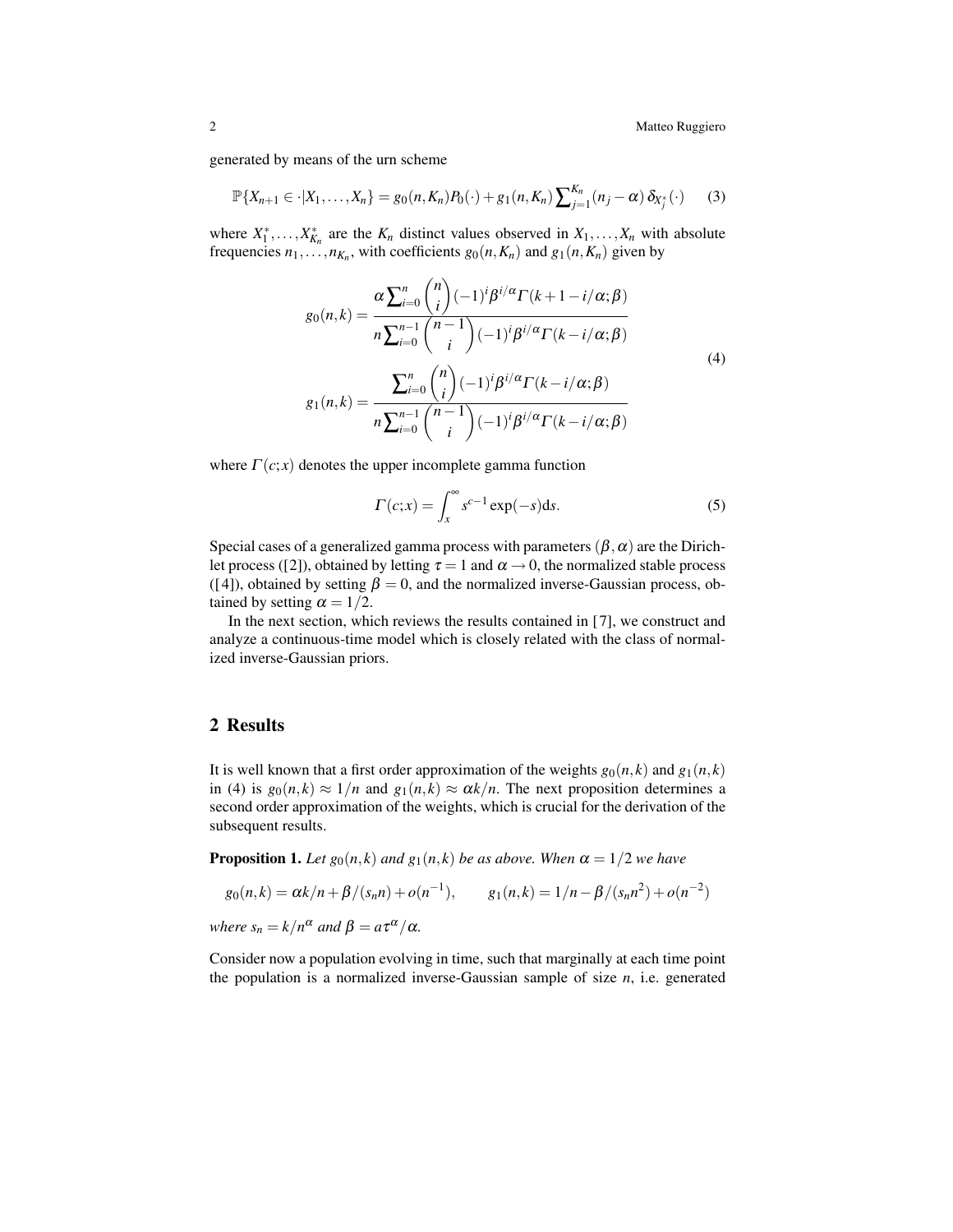On the role of normalized inverse-Gaussian priors in continuous-time models 3

from (3) with weights as in Proposition 1. Every transition consists in substituting a uniformly selected coordinate with a sample from (3), which leaves the marginals unchanged due to the exchangeability of the sample. The next results describes the dynamic species heterogeneity in the population as the sample size increase, where " $\Rightarrow$ " denotes convergence in distribution and  $C_B(A)$  the space of continuous functions from *A* to *B*.

**Theorem 1.** Let  $\{K_n(m), m \in \mathbb{N}_0\}$  denote the Markov chain which tracks the number *of distinct types in the above described dynamic sample, and define*  $\{\tilde{K}_n(t), t \geq 0\}$ *to be such that*  $\tilde{K}_n(t) = K_n(|n^{3/2}t|)/n^{\alpha}$ . Let also  $\{S_t, t \geq 0\}$  be a diffusion process *driven by the stochastic differential equation*

$$
dS_t = (\beta/S_t)dt + \sqrt{S_t} dB_t, \qquad S_t \ge 0,
$$
\n(6)

*where*  $B_t$  *is a standard Brownian motion. If*  $\tilde{K}_n(0) \Rightarrow S_0$ *, then* 

$$
\{\tilde{K}_n(t), t \ge 0\} \Rightarrow \{S_t, t \ge 0\} \qquad \text{in } C_{[0,\infty)}([0,\infty)) \text{ as } n \to \infty.
$$

*Furthermore, the points 0 and* ∞ *are respectively an entrance and a natural boundary for St.*

Hence the heterogeneity in the sample, once normalized and time-rescaled, is described for large *n* by a diffusion process which has strictly positive sample paths. Furthermore, (6) can be seen as a particular instance of a continuous-time analog of the notion of  $\alpha$ -diversity, introduced by [6] for Poisson-Kingman models (see [7] for details).

The following result joins the above heterogeneity dynamics, with those of the random frequencies. Consider the closure of the infinite ordered simplex

$$
\overline{\nabla}_{\infty} = \left\{ z = (z_1, z_2, \ldots) : z_1 \geq z_2 \geq \ldots \geq 0, \sum_{i=1}^{\infty} z_i \leq 1 \right\},\
$$

and define the second order differential operator

$$
\mathscr{A} = \frac{\beta}{s} \frac{\partial}{\partial s} + \frac{1}{2} s \frac{\partial^2}{\partial s^2} + \frac{1}{2} \sum_{i,j=1}^{\infty} z_i (\delta_{ij} - z_j) \frac{\partial^2}{\partial z_i \partial z_j} - \frac{1}{2} \sum_{i=1}^{\infty} \left( \frac{\beta}{s} z_i + \alpha \right) \frac{\partial}{\partial z_i}.
$$
 (7)

The domain  $\mathcal{D}(\mathcal{A})$  of the operator (7) is taken to be the sub-algebra of  $C_0([0,\infty) \times$  $\nabla_{\infty}$ ) generated by  $f = f_0 \times f_1$ , with  $f_0 \in \mathcal{D}(\mathcal{A}_0)$ ,  $f_1 \in \mathcal{D}(\mathcal{A}_1)$ , and where

$$
\mathscr{D}(\mathscr{A}_0) = \{ f \in C_0([0,\infty)) \cap C^2((0,\infty)) : \mathscr{A}_0 f \in C_0([0,\infty)) \},\
$$
  

$$
\mathscr{D}(\mathscr{A}_1) = \left\{ \text{sub-algebra of } C(\overline{\nabla}_{\infty}) \text{ generated by } 1, \sum_{i=1}^{\infty} z_i^2, \sum_{i=1}^{\infty} z_i^3, \dots \right\},\
$$

with  $\mathcal{A}_0$  given by the first two terms in (7). The following theorem states that (7) characterizes a Feller diffusion which almost surely has paths in  $C_{[0,\infty)\times\overline{V}_\infty}([0,\infty))$ .

**Theorem 2.** Let  $\mathscr A$  be (7) with domain  $\mathscr D(\mathscr A)$ . The closure in  $C_0([0,\infty)\times\overline{\nabla}_{\infty})$  of  $\mathscr A$ *generates a Feller semigroup*  $\{\mathcal{T}(t)\}\$ *on*  $C_0([0,\infty)\times\overline{V}_\infty)$ *. For every*  $v \in \mathcal{P}([0,\infty)\times\mathcal{P}$